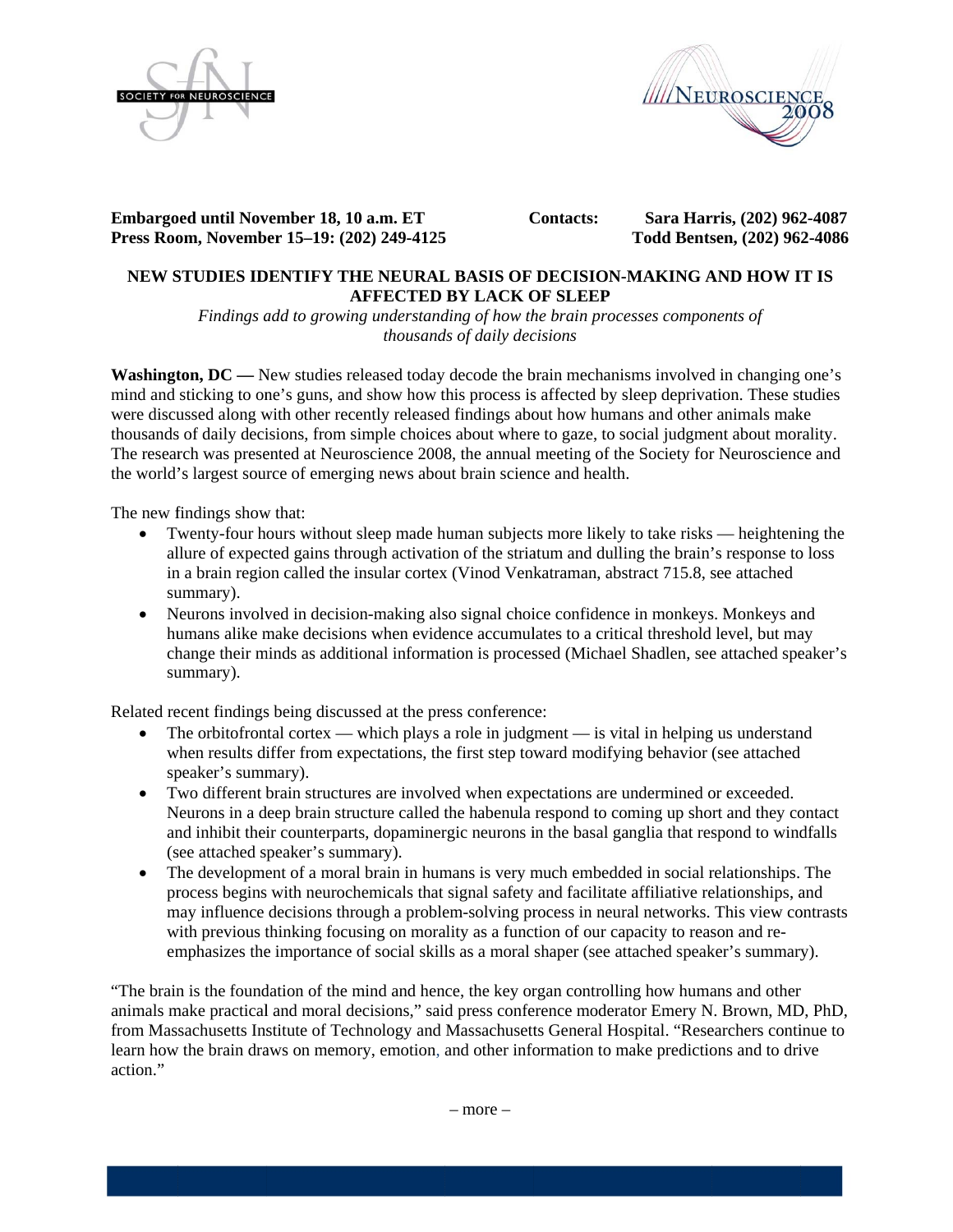#### **Related Presentations:**

Symposium: **Habenula: Crossroad Between the Basal Ganglia and the Limbic System**  Wednesday, November 19, 8:30–11 a.m., Washington Convention Center, Ballroom B

David Kopf Lecture on Neuroethics: **How Do Brains Navigate Their Social/Moral Worlds?**  Monday, November 17, 10–11 a.m., Washington Convention Center, Hall D

Special Lecture: **The Neurobiology of Decision-Making: A Window on Cognition**  Sunday, November 16, 8:30–9:30 a.m., Washington Convention Center, Hall D

Special Lecture: **A New Perspective on the Role of Orbitofrontal Cortex in Decision-Making, Judgment, and Adaptive Behavior** 

Monday, November 17, 8:30–9:30 a.m., Washington Convention Center, Hall D **# # #**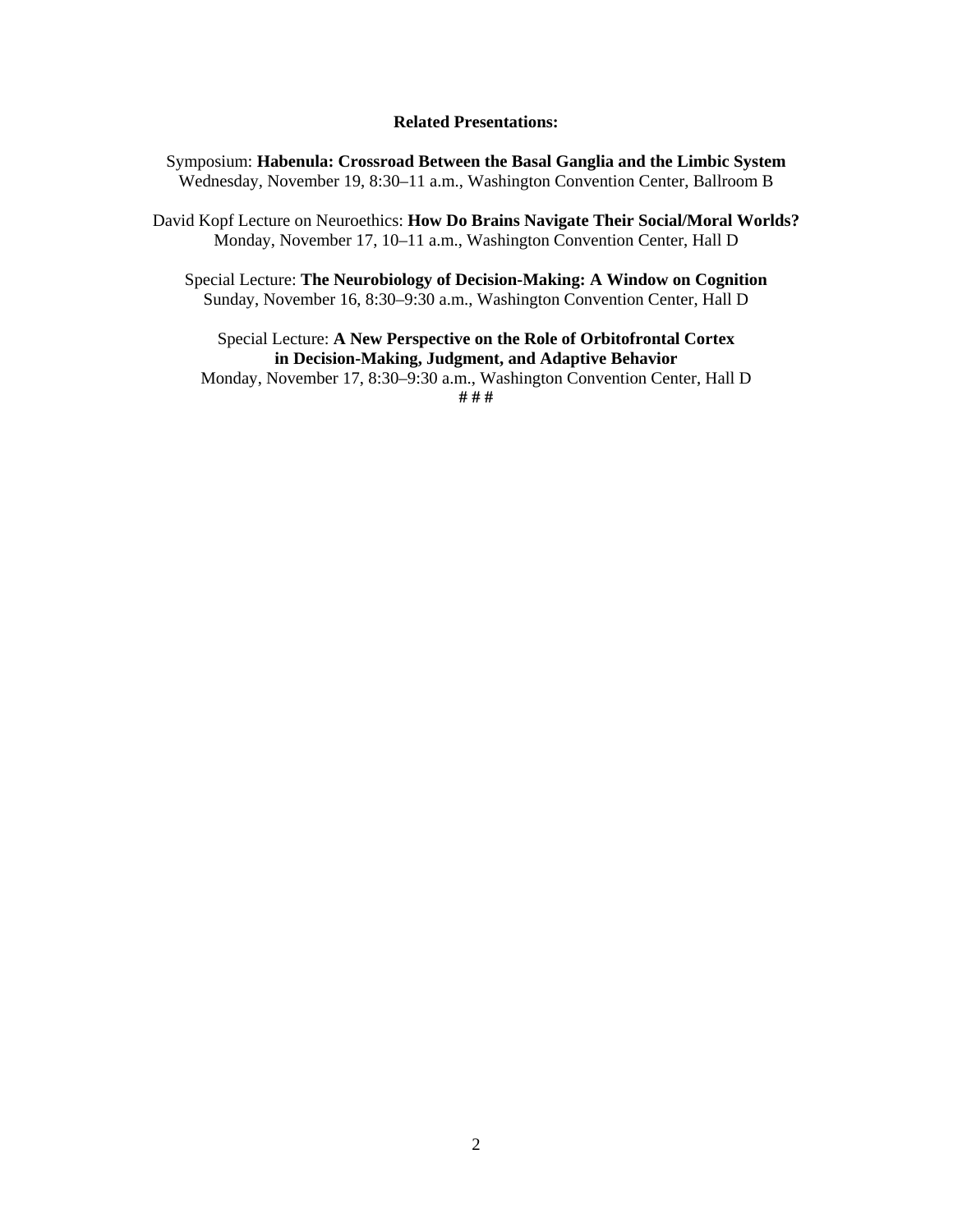#### **Abstract 715.8 Summary**

**Lead author: Vinod Venkatraman 919-428-0817 Duke University vinod.venkatraman@duke.edu Durham, N.C.** 

### **Study Finds Sleep Deprivation Increases Risky Decision-Making**

*Brain scan shows how staying up all night turns gamblers into greater risk-takers* 

**Washington, DC** — The odds are against people who gamble into the night, according to a new study from Duke University in Durham, N.C., and the Duke-NUS Graduate Medical School in Singapore. Researchers have found that being sleep-deprived not only makes us sleepier and less attentive, it also increases our chances of tossing caution — and our hard-earned money — to the wind. The study was presented at Neuroscience 2008, the annual meeting of the Society for Neuroscience and the world's largest source of emerging news about brain science and health.

"The advent of online gambling and 24-hour casinos have given us unprecedented opportunities for gambling into the night," said Vinod Venkatraman, the study's lead author. "But it might be better for us to catch some sleep rather than staying up late gambling. We're fighting more than just the unfavorable odds of the gambling machines."

In an earlier study, Venkatraman and his colleagues reported that sleep-deprived people tend to overestimate their chances of winning when placed in a gambling situation. In the current study, the researchers sought to better understand how going without sleep for 24 hours changes people's preferences and strategies for risky decision-making.

Twenty-nine young adults (14 women and 15 men, with a mean age of 22.3 years) were recruited for the study. Their brains were scanned while they played a gambling game that resulted in different outcomes based on different risk strategies. The testing was done twice: following a night of normal sleep and after 24 hours of no sleep.

When well rested, the volunteers favored a loss-averse gambling strategy, one in which avoiding losses was preferred to acquiring gains. But when sleep deprived, the same individuals demonstrated a greater preference for a gain-seeking strategy, one in which the possibility of big gains trumped concern over big losses.

The study also found striking differences in neural responses to how much money was lost or gained. When the volunteers were sleep deprived, following losses their brains showed less activation in the insular cortex, a region typically associated with negative mood and emotions. They also displayed greater activation in the striatum following gains. The striatum contains many receptors for dopamine, a chemical that plays a key role in reinforcing rewarding behavior and that is important in addiction.

"These findings argue for a simple conclusion about sleep deprivation: It promotes risk-seeking behavior by increasing neural responses to anticipated gains while diminishing responses to losses," Venkatraman said.

The research was supported by the Defense Science and Technology Agency of Singapore, the National Medical Research Council of Singapore, and the U.S. National Institute of Mental Health.

Scientific presentation: Wednesday, November 19, 9:45–10 a.m., Washington Convention Center, Room 147B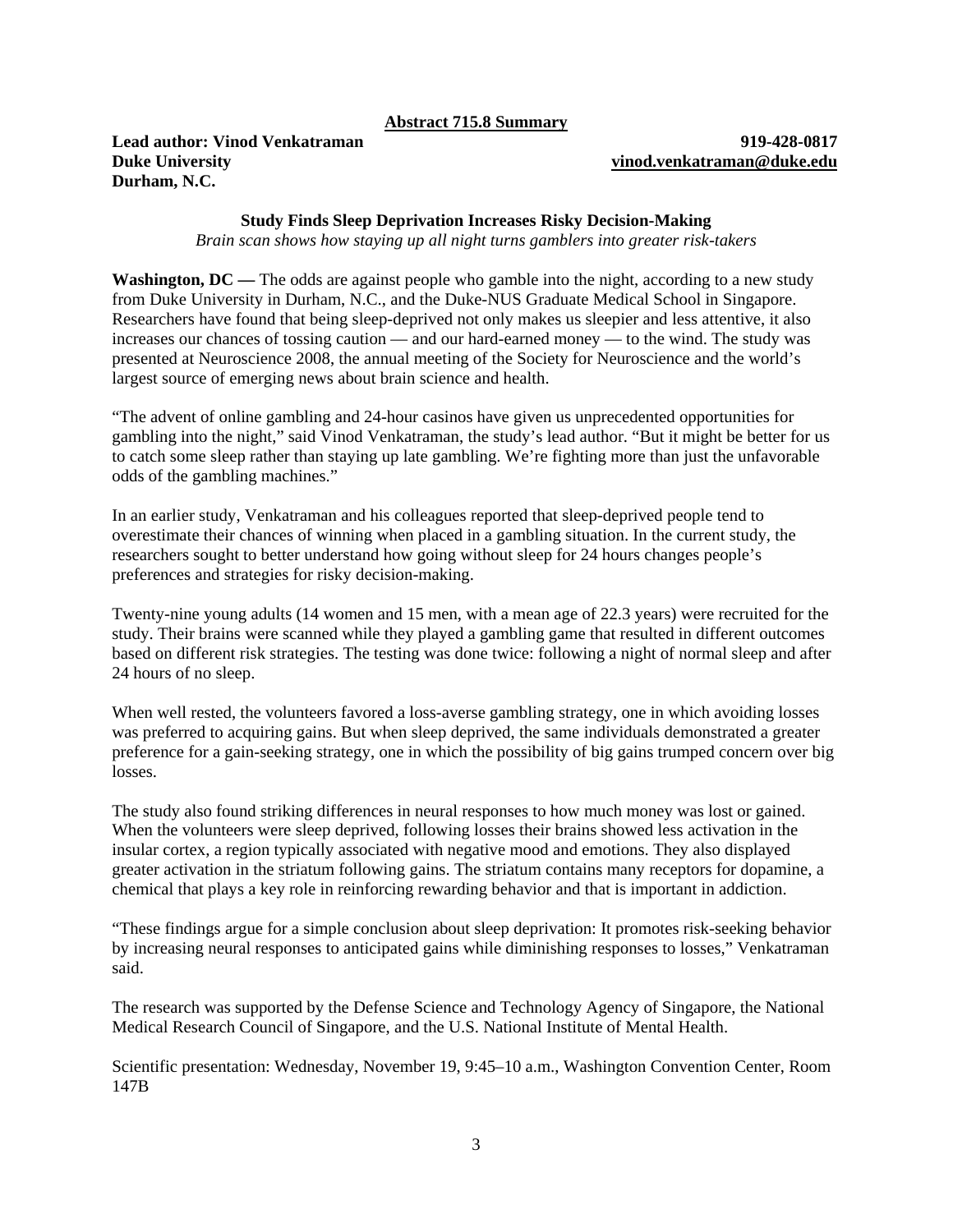715.8, Sleep deprivation modulates risky decision -making strategies

\*V. VENKATRAMAN1, L. Y. M. CHUAH2, J. W. PAYNE1, S. HUETTEL1, M. W. L. CHEE2; 1Duke Univ., Durham, NC; 2Cognitive Neurosci. Lab., Duke-NUS Grad. Med. Sch., Singapore, Singapore

TECHNICAL ABSTRACT: Sleep deprivation (SD) enhances risk-seeking behavior by elevating expectation of high gains and attenuating the emotional impact of losses. Using a novel incentive-compatible decision-making task that involved sets of five outcomes ranging from large monetary losses to large monetary gains (Fig. 1), we sought to explore the neural bases of the effects of sleep deprivation on decision making strategies involving risk. Critically, the task was constructed so that subjects chose between two types of options: overall probability focused (OPF) and extreme value focused (XVF). Using the OPF strategy increased the overall chance of winning money compared to losing money, whereas using the XVF strategy either increased the magnitude of the extreme monetary gain (XVF-gain) or reduced the magnitude of the extreme monetary loss (XVF-loss). Prior results using normal healthy adults indicate individual differences in the preference for these strategies. Activation in inferior parietal lobule and dorsolateral PFC predicted OPF choices whereas activation in right anterior insula and vmPFC predicted XVF-loss and XVF-gain choices respectively.

Twenty-nine volunteers (14 females, mean age = 22.3 years) underwent functional neuroimaging in two sessions, following a night of normal sleep (rested wakefulness; RW) and after 24 h of sleep deprivation. We found a significant interaction between decision-making strategies and states ( $F(1,28) = 6.702$ ,  $p = 0.015$ ): SD participants showed greater preference for XVF-gain and reduced preference for XVF-loss choices. These findings are consistent with an increase in risk-seeking behavior following SD. FMRI analysis elucidated the neural mechanisms associated with these shifts in strategy across states and also provided insight into differences in sensitivity to monetary outcomes.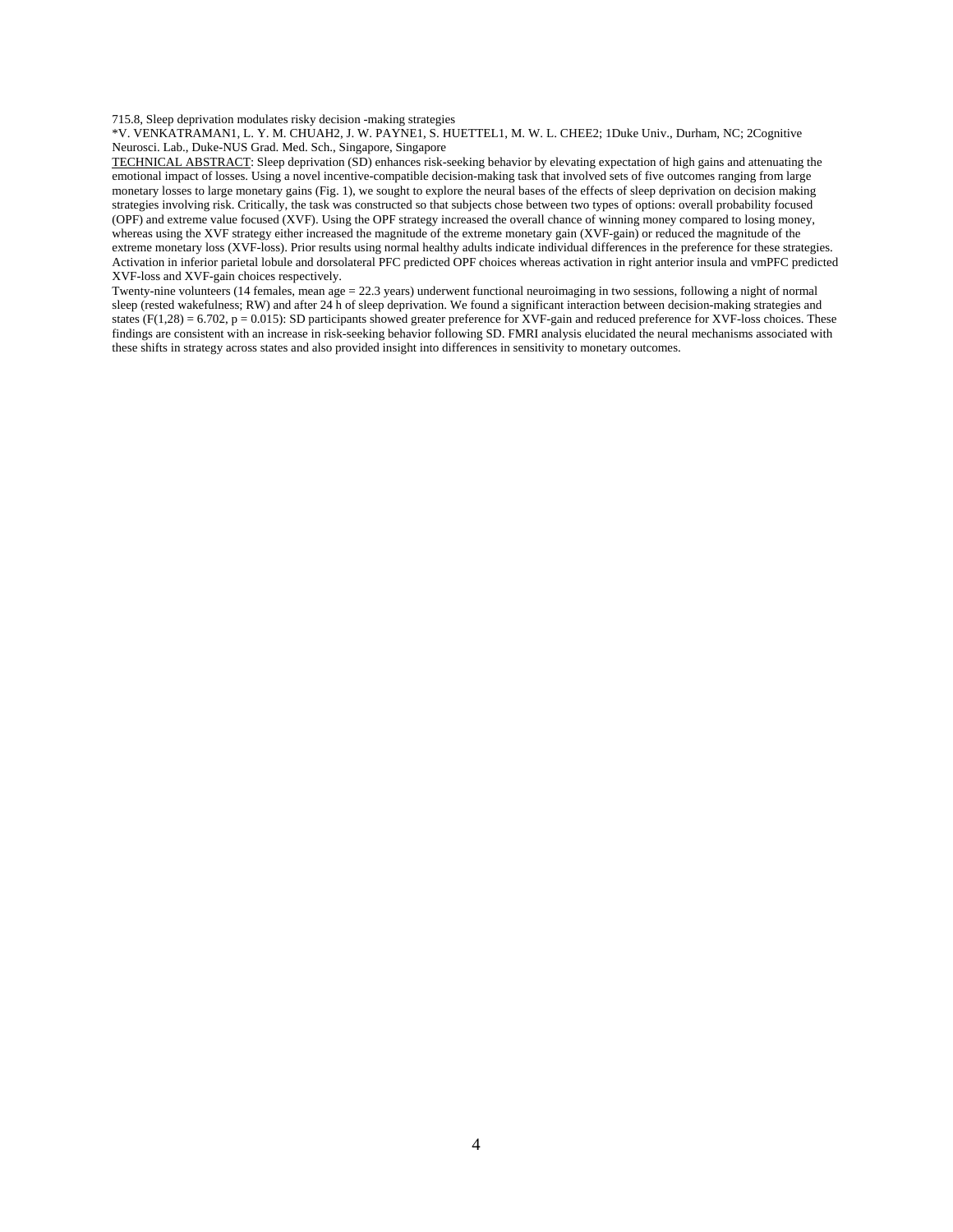**Speaker's Summary**

## **Speaker: Michael Shadlen, MD PhD (206) 616-4630 University of Washington shadlen@u.washington.edu Seattle, Wash.**

Special Lecture: **The Neurobiology of Decision-Making: A Window on Cognition**  Monday, November 16, 8:30–9:30 a.m., Washington Convention Center, Hall D

An emerging body of experimental results reveals how the brain makes decisions. We discovered neurons in association cortex (parietal & prefrontal lobes) that form a decision by accumulating relevant information from other brain areas — information that they construe as evidence in favor of a hypothesis and against its alternative(s). They signal the level of evidence through the rate of electrical impulses (spike rate). A decision is made when the rate reaches a critical level, or threshold.

These neurons perform the same mathematical operations that codebreakers performed in WWII to decipher the German Enigma code. More importantly, the neurobiology of decision-making opens a window on advanced cognitive operations at the refined microscopic level of single-cell physiology and thus promises to lay the foundation for understanding psychiatric and neurological disorders affecting higher mental function.

While much is known about how the brain senses information and moves body parts, less is known about what lies between sensation and action. Even simple decisions necessitate a level of complexity, contingency and freedom that challenge the view of mind as a machine connecting inputs and outputs. How does the brain weigh evidence in favor of competing alternatives? When should deliberation cease and give way to a choice? How does the brain negotiate the tradeoff between accuracy and speed? Why are we more confident in some choices than in others? Why do we change our mind?

Our recent experiments address these questions by measuring the electrical signals from neurons in the brains of monkeys as they ponder video evidence in the course of trying to win rewards. The fine wire microelectrodes used to make these measurements cause no discomfort; they are similar to those used in awake humans for the treatment of Parkinson's disease and epilepsy.

In one set of experiments, monkeys learned to reason about probabilities. Imagine predicting the weather based on a set of conflicting and unreliable clues. The monkey's job was to predict which of a red or green target would hold the key to a reward. The clues were a series of shapes, presented one after another on a video monitor, giving only probabilistic evidence for red or green. While a monkey viewed these clues, we found neurons that added and subtracted the evidence towards red or green (examples at http://www.shadlen.org/mike/movies/ProbClass). When the monkey was allowed to choose before the end of the sequence, he made his decision when the accumulated evidence reached a critical level, or threshold. These neural calculations closely resemble mathematics developed by Alan Turing to decide whether a pair of intercepted messages was encrypted on identical Enigma machines. This was determined when the accumulated evidence (from letter alignments) reached a threshold.

Most of the studies I will present are published, but we will report two new findings at SfN2008. One concerns the mechanism underlying confidence in a decision. We are able to ask a monkey how confident he is after a decision by giving him a chance to opt instead for a certain reward. The reward is desirable but less so than the one he would obtain for a correct decision. Such a post-decision wager is thought by some to be a sign of conscious awareness of one's behaviors. We discovered that the decision-making neurons also signal the level of the monkey's confidence in his decision. This experiment and related ones with humans and rats expose the neural code for "degree of belief".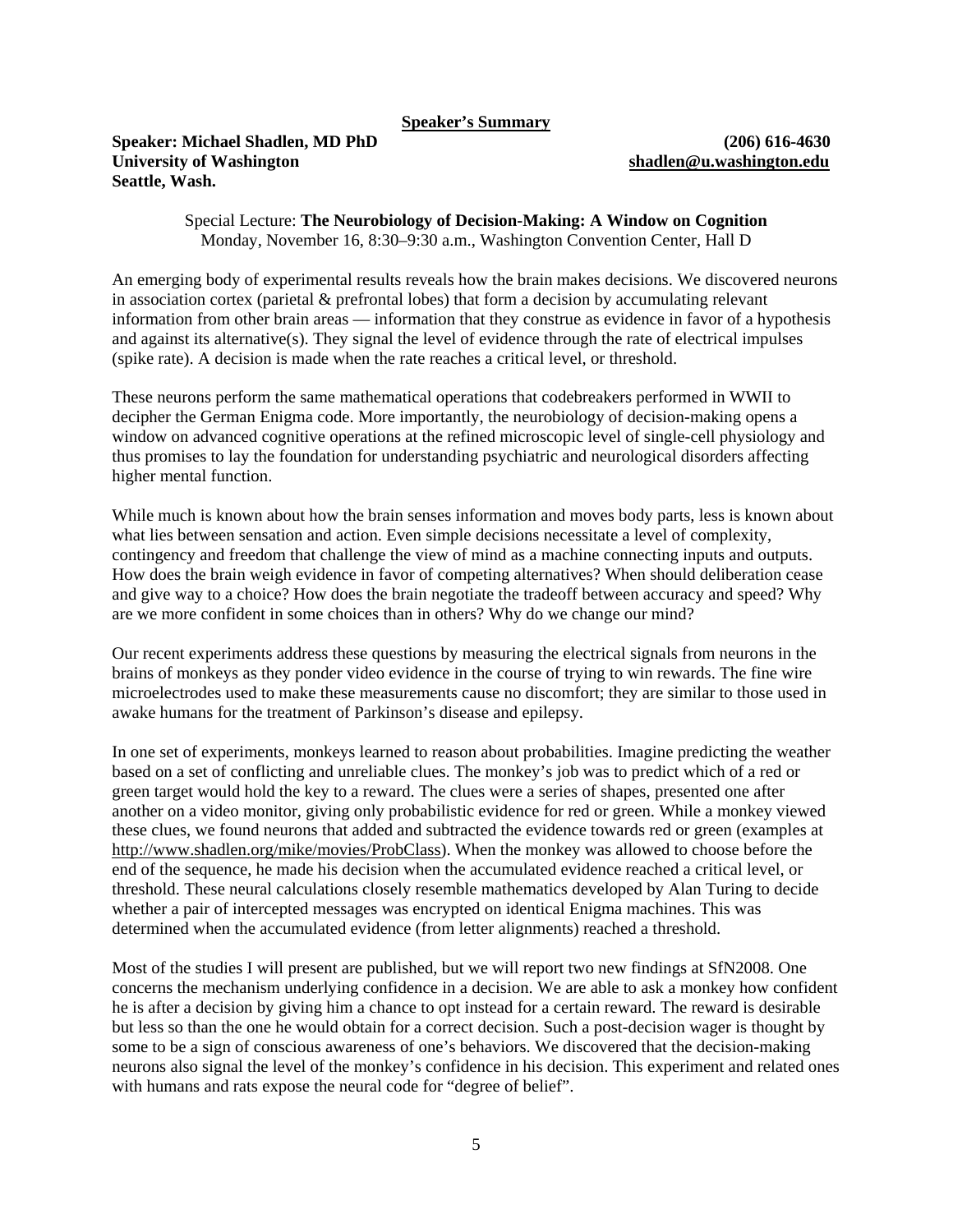The second unpublished experiment was performed with human subjects. It shows for the first time why, after we make a decision, we occasionally change our mind and make a better decision, even when no additional evidence is provided. Here is the paradox. If we have information to make a better decision, why don't we use it to make a better decision in the first place? The decision-making mechanism discovered in the monkey resolves this paradox. When the brain terminates a decision based on the accumulated evidence, there is often additional information wending its way through the brain. Our experiment confirms that this is the mechanism by which humans refine their decisions.

These explorations of decision-making build on advances in understanding visual processing and motor function made over the past several decades, mainly through recording and stimulating neurons in the brains of nonhuman primates. However, disorders affecting cognition largely preserve sensory and motor function. What goes awry is the stuff in between: interpretation, recall, concentration, deduction, inference, etc. The study of decision-making offers a window onto these complex processes, paving the way to novel treatments of mental and neurological disorders, and pointing the way toward a neuroscientific understanding of cognition.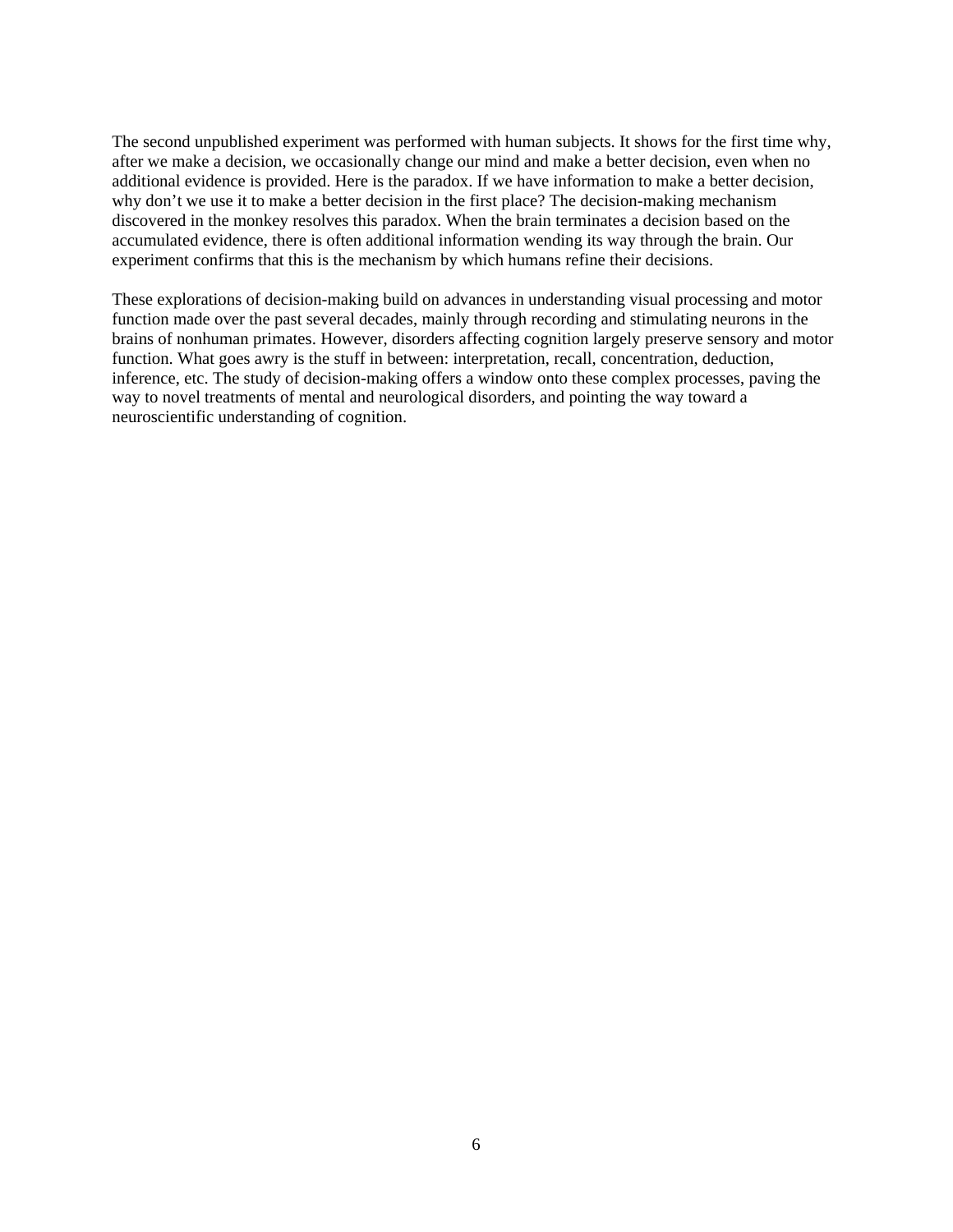## **Speaker: Geoffrey Schoenbaum, MD PhD (410) 706-3814 University of Maryland School of Medicine schoenbg@schoenbaumlab.org Baltimore, Md.**

## Special Lecture: **A New Perspective on the Role of Orbitofrontal Cortex in Decision-Making, Judgment, and Adaptive Behavior**

Monday, November 17, 8:30–9:30 a.m., Washington Convention Center, Hall D

Humans and other animals have the ability to change their behavior when things don't go as expected. A failure to engage this ability is the basis of much that is comic and pathological in human behavior. Be it Homer Simpson, Macbeth, or the politicians in Washington, the humor or pathos of these situations derives from the protagonists' inexplicable inability to learn from their mistakes. Why can't they stop! Modifying one's behavior in response to unexpected outcomes requires at least two things - first you must recognize that an outcome occurred that was not predicted in advance and second you must use that signal to engage learning so that future predictions will be more accurate. Current theories propose that the latter function — the teaching signals — come from a small population of neurons located deep in the brain. I will discuss new evidence suggesting that the former function — the ability to recognize an unexpected outcome at all - depends critically on a completely different area located in the frontal lobes — the orbitofrontal cortex (OFC). This area is well-known for its role in good judgment — allowing us to use what we think we know about likely outcomes to guide decision-making. However it now appears the OFC is also important for allowing us to recognize — and learn — when things don't quite go as expected.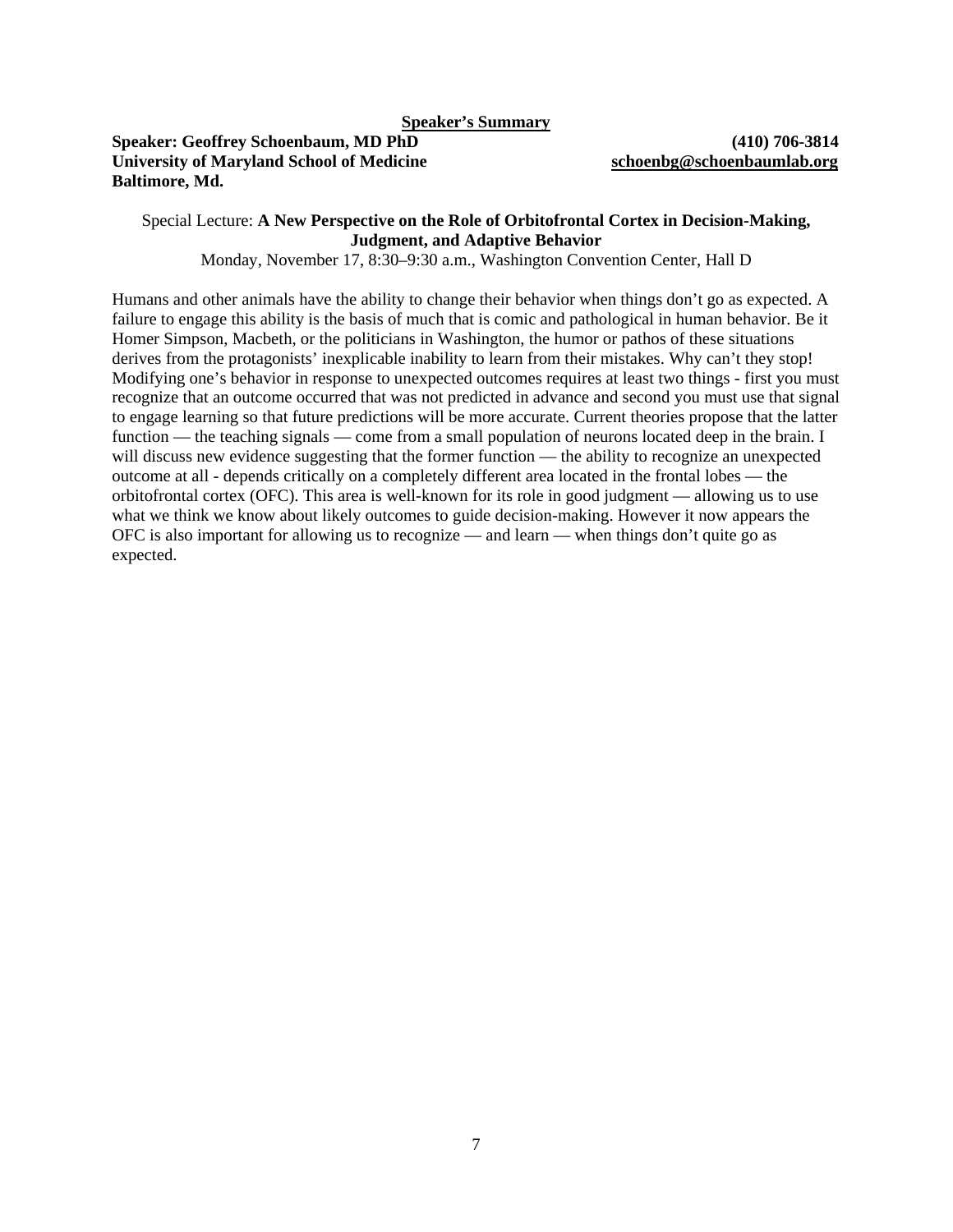#### **Speaker's Summary**

#### **Speaker: Okihide Hikosaka, MD PhD (301) 402-7959 National Eye Institute, NIH oh@lsr.nei.nih.gov Bethesda, Md.**

#### **Role of the Primate Lateral Habenula in Negative Motivational Control of Oculomotor Behavior**  (698.5)

Symposium: Habenula: Crossroad Between the Basal Ganglia and the Limbic System Wednesday, November 19, 10:20–10:55 a.m., Washington Convention Center, Ballroom B

In the human brain the cerebral cortex is so dominant that it is virtually the only structure visible from outside. Hidden below the magnificent cerebral cortex, however, are many smaller structures. The habenula is one of such small subcortical structures.

Masayuki Matsumoto and I stumbled into this structure while we were recording the electric activity of neurons in the brain of a rhesus monkey. On this day we were offering sweet raisins to the monkey as usual. We then decided to be slightly mischievous. Now, instead of opening our hand to reveal a raisin, we opened our hand and there was nothing. Gazing at the empty hand, the monkey raised his eyebrows and showed his teeth, disgruntled to be denied his tasty treat. At the same time many neurons in the habenula emitted a burst of activity in unison as if it had been the expression of anger or disappointment. This discovery hinted at the nature of the habenula, but it needed to be tested more rigorously, and for that we used computer games.

Our monkeys are hardcore gamers, and they do the games to get rewards. Each time the monkey wins the game, he gets a small amount of juice as a reward. The game starts with a spot of light (target) on the center of the screen, which then jumps to the right or left. The monkey wins the game if he can continue to look at the target and follow it quickly as it jumps to one side. Most importantly, the amount of reward is different depending on which direction the target has jumped (e.g., left-large, right-small), and this directional bias of reward is reversed occasionally to the monkey's surprise. We found that a majority of neurons in the habenula were excited if the target direction told the monkey that a large reward was coming, but then a small reward was given instead - much as they had been excited by our 'empty hand' procedure described above. In contrast, the neurons were inhibited when a large reward was given unexpectedly. In other words, the activity of habenula neurons reflected the difference between the actual amount of the reward and the predicted amount of the reward. This value is called the 'reward prediction error'.

The signal related to reward prediction error has been considered vital in learning how to get as much reward as possible. To put it simply, this signal tells how you should change your behavior until you have reached your ideal goal. It has been shown that a group of neurons called dopamine neurons which are located in the basal ganglia (one of the largest subcortical structures) carry signals related to positive reward prediction errors. If you lose your dopamine neurons, you would become unable to move your body voluntarily, as commonly seen in Parkinson's disease. It might sound strange that the loss of reward-information-carrying neurons leads to the loss of voluntary movement, but this indicates how deeply reward-related motivation is related to motor behavior.

An important but insoluble question has been how dopamine neurons acquire such sophisticated information as the reward prediction error signal. Our discovery raised the possibility that the habenula could be a major source of the reward prediction error information that is expressed in dopamine neurons. To test this possibility we artificially activated habenula neurons with a very small electric current. We found that almost all dopamine neurons we recorded stopped their activity immediately after the habenular stimulation. This means that reward prediction error signals are transmitted from the habenula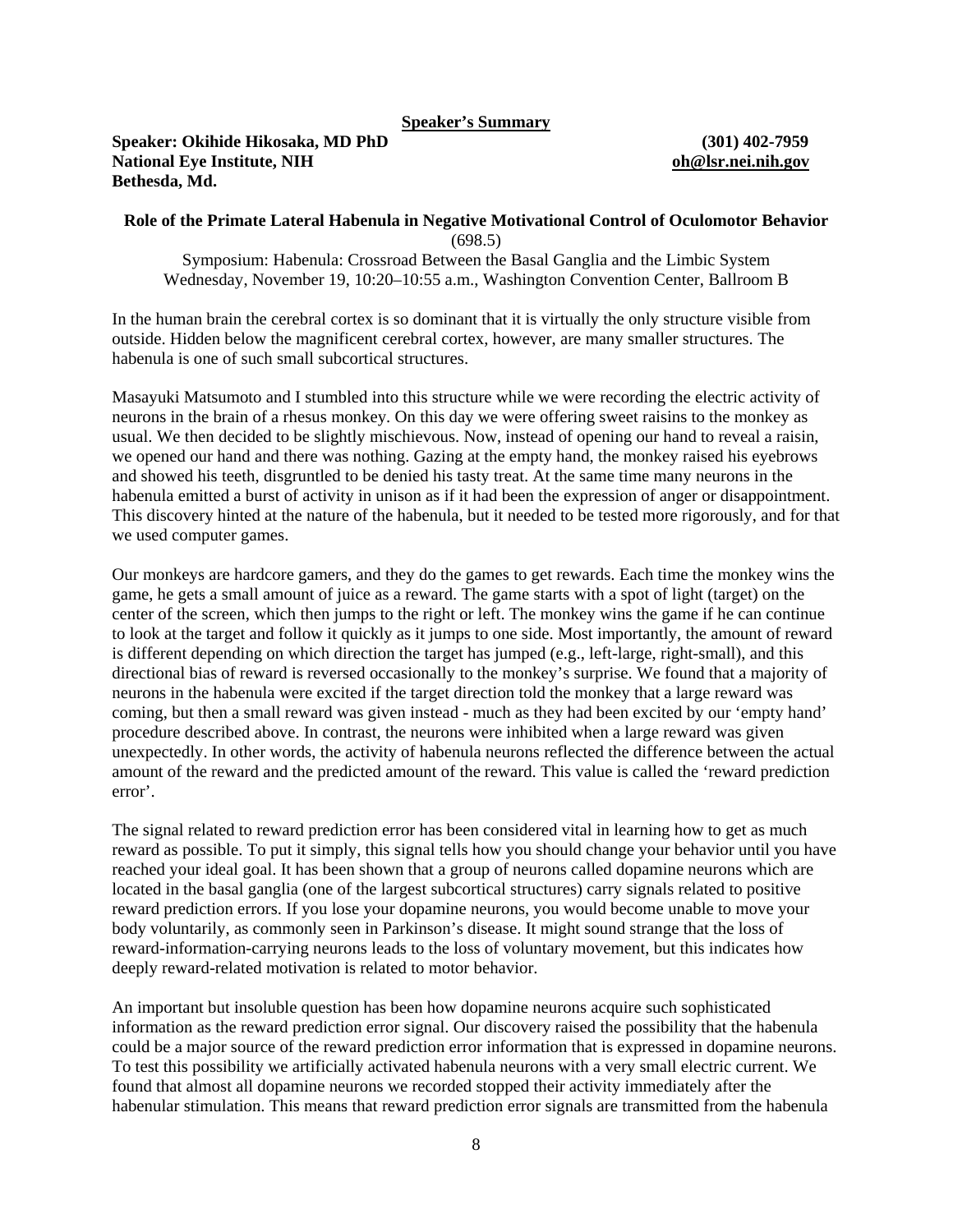to dopamine neurons. Interestingly, increasing activity in the habenular neurons reduces activity in the dopamine neurons, which means that they must be connected through an inhibitory neuron.

Habenula neurons and dopamine neurons appear to have a Reward & Punishment relationship. Dopamine neurons may represent something pleasurable, whereas habenula neurons may represent something harmful. In fact, excessive dopamine in the brain is known to lead to excessive excitement. What about excessive activity in the habenula? Some previous studies have indicated that excessive habenular activation is correlated with depressive mood and behaviors. Furthermore, there have been suggestions that psychiatric disorders, including depression and schizophrenia, are caused by abnormal activity of habenular neurons. Recent papers even proposed deep brain stimulation targeting the habenula as a therapy for depression. Someday, patients with drug-resistant depression may be able to stimulate their own habenula, causing their persistent harmful thoughts and depressive moods to disappear, thus allowing them to achieve their goals.